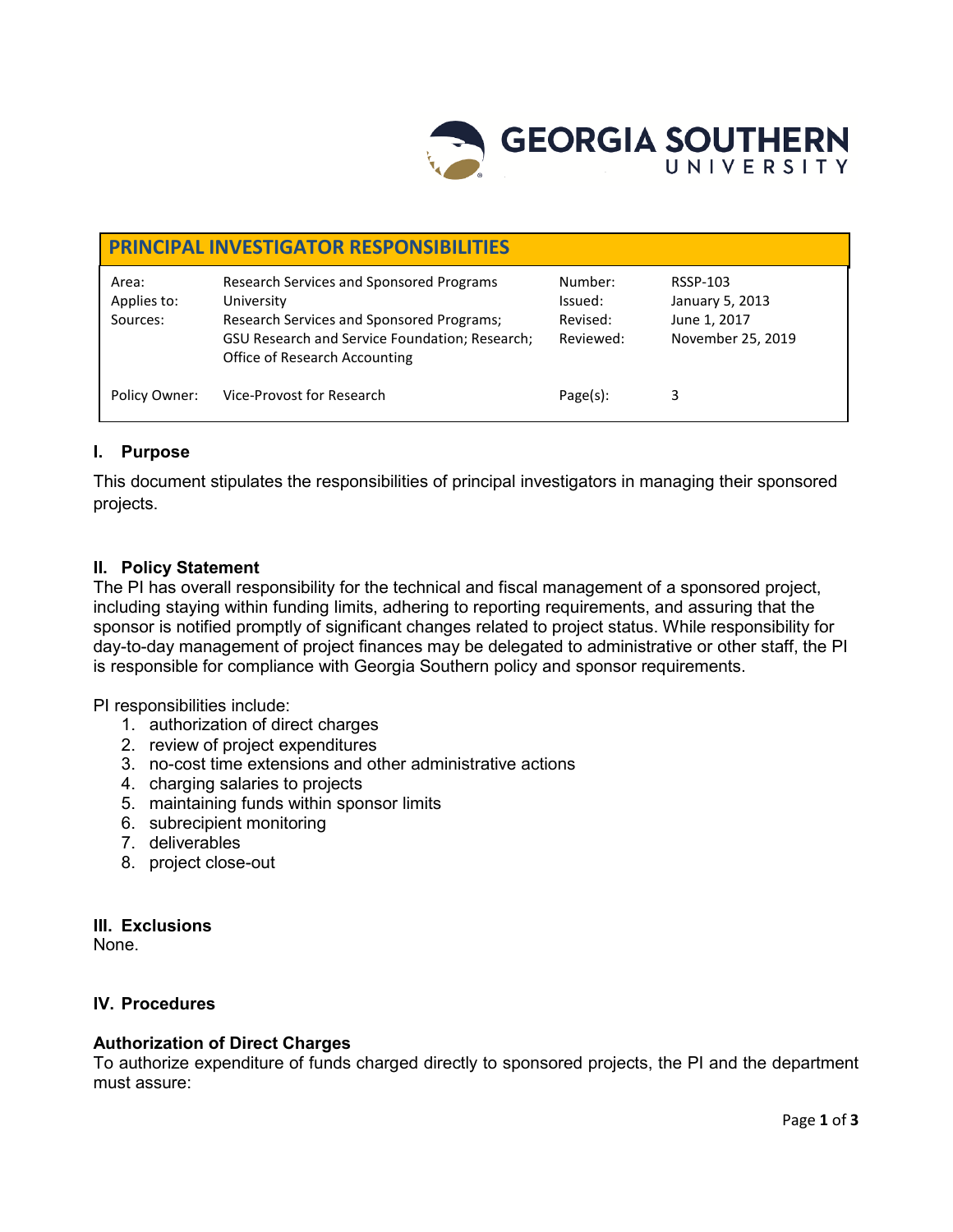- the estimated charge is reasonable and necessary:
- the expenditure is allowable per the funding source and, if federally funded, per OMB Circular A-21;
- the expenditure is allocable to the project; that is, it benefits the project;
- the funds are available within the authorized award amount and limits;
- the justification for the expenditure is documented;
- allocation of costs is appropriate and documented; and
- the charge has been processed through the appropriate university system.

### **Review of Project Expenditures**

Business Objects reports are a valuable tool for project oversight. They should be reviewed each month by a knowledgeable individual—the PI or designee—so adjustments are timely, and expenditure rates can be monitored to assure availability of funds. Any questionable charges must be brought to the Research Accountant's attention promptly and corrected by an appropriate reallocation (transfer), if necessary. Reallocations should be initiated as soon as possible after a need is identified. Whenever expenses are moved to or between sponsored accounts, the PI must assure that the project that pays is the project that benefited, supported by documentation.

### **Charging Salaries to Projects**

Salary charged to sponsored projects must be supported by documentation of appropriate level of effort. The PI is responsible for ensuring that effort reports for the project are submitted in a timely fashion.

### **Monitoring Funds within Sponsor Funding Limits**

PIs are responsible for ongoing fiscal management of their awarded projects, including regular monitoring against project period budgets. Federal grants policy Uniform Guidance, 2 CFR 200, establishes the approved project budget as the financial expression of the project, and sponsors may evaluate the project against the budget at any time. Although sponsors allow certain flexibilities in rebudgeting, unobligated balances, and pre-award costs, both they and Georgia Southern expect expenditures to be reasonably consistent with the approved project and budget. Sponsors may question or restrict expenditures that appear inconsistent with the project plan and budget.

**The PI is responsible for requesting prior approval when revisions to the project plan or budget indicate a significant change in scope.** Indicators include significant expenditures beyond the amount authorized in the award or requests for additional funding.

### **Overdrafts**

Georgia Southern policy holds that a sponsored project will be managed within the established budget. If, as a result of unusual circumstances or unanticipated project expenses, an account is in overdraft at the end of the period of performance, and additional funds have not been received from the sponsor, the PI, with the department chair and/or college dean, must identify an appropriate source of funds (e.g., gift, endowment or departmental funds) to cover the expense. The overdraft must be transferred in time for the university to comply with the original award's financial reporting requirements.

### **Subrecipient Monitoring**

The PI is responsible for monitoring the work effort of subrecipients and consultants. PIs should carefully review invoices submitted by subrecipients to verify that the level of effort and items expensed against the project are appropriate to the quality and quantity of work provided. By